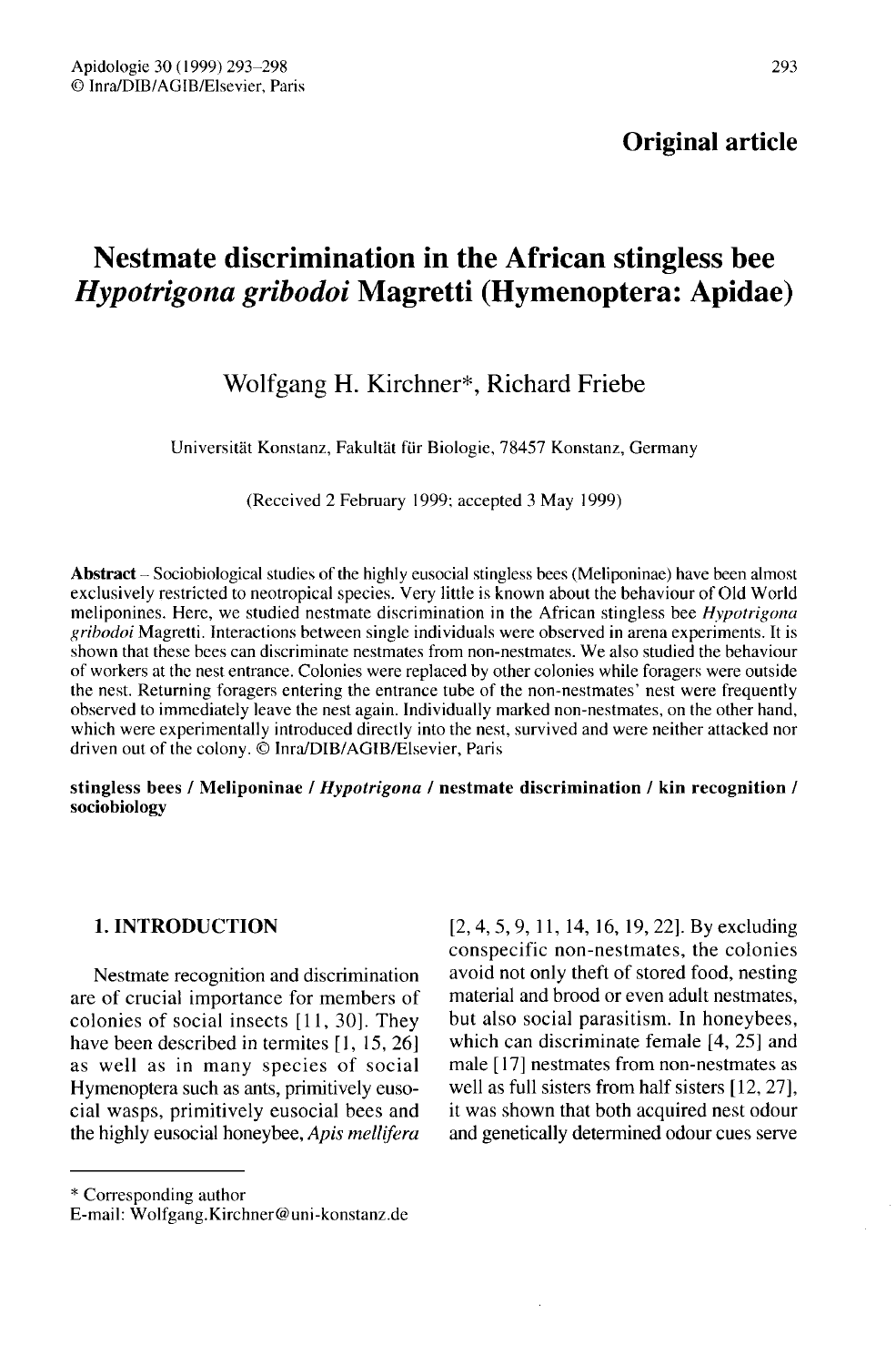kin and nestmate recognition [7, 8, 13]. The primitively eusocial bee Lasioglossum zephyrum discriminates by using individual cues of genetic origin produced by colony members [18].

In meliponine bees (for general meliponine biology see [23, 28, 29]), nestmate recognition has been demonstrated in the most derived neotropical genus, Melipona, where encounters between non-nestmates almost always ended with the death of one of the bees [6]. Phylogenetically more ancestral meliponine genera have yet to be studied.

We tested for intraspecific nestmate recognition in Hypotrigona gribodoi Magretti (1884), apparently the most common African stingless bee species (for an account on the biology of this species see [3, 10]), which Michener [20] places in one of the least derived positions within the meliponine phylogeny. The sympatric occurrence of the obligate cleptoparasite Cleptotrigona cubiceps and the fact that nests of Hypotrig ona gribodoi are often aggregated in space (Friebe and Kirchner, unpublished) indicate that a well developed system of nestmate recognition and discrimination should be advantageous for this species.

#### 2. MATERIALS AND METHODS

The colonies of Hypotrigona gribodoi used for the experiments were collected at Lapalala Game Reserve, Northern Province, Republic of South Africa, in June/July 1997. These colonies were situated either in their natural nests inside logs that had been removed from trees, or had been moved to an observation hive (similar to the one described in [24]) where they had reestablished themselves. Only fully pigmented workers, which usually are field bees [3], were used for the experiments. They were either caught flying in front of the entrance or taken out of the nests (there was no indication that bees from<br>both groups behaved differently), both by using a small aspirator, and were individually put into clean Eppendorf tubes.

The experimental set-up was similar to the one described for nestmate discrimination experiments with Melipona by Breed and Page [6]. In each individual test, three bees from one hive and one from another were separated into two groups of two bees each, one consisting of nestmates and one of non-nestmates, in two arenas made of clean 35-mm Petri dishes. After preliminary recordings of ethograms, the behaviour of running away after antennal contact, subsequently called 'escape response', was chosen as an indicator of discrimination for the experi ments. All observations were blind, the bees were unmarked, and the observers were unaware whether the observed bees were nestmates or not until the end of the experiment. Each pair was observed for four periods of 5 min (the pairs were exchanged between the two observers after each 5-min interval). Twenty-one pairs of nestmates and 21 pairs of non-nestmates were formed, i.e. escape responses were recorded for 84 5-min observation periods for nestmates and non-nestmates. Six colonies (C1 to C6) were used as the source of bees for the experiments. Because colonies which are found close to each other in the field might be closely related, we also tested for a correlation between the number of escape responses and the distance between the nest sites of the colonies.

Another series of similar experiments using two colonies was performed on 12 pairs of nestmates and 12 pairs of non-nestmates of which one individual was paint marked, allowing us not only to test for possible effects of paint marks on recognition, but also to test for asymmetries in the interactions indicating possible dominance interactions.

To look at colony or nestmate recognition in a more natural context, some additional observations were made in the field as well as in the lab: colonies in logs (field) or nestboxes (lab) were placed where another nest had been before, either while foragers were outside the nests or when no foragers were outside the nest (because the entrance had been closed early the same morning and was opened just at the beginning of the experiment). Logs very similar to the human eye, with entrance tubes of similar sizes at the same height, and pointing in the same direction were chosen for replacement, the same being true for nestboxes. The behaviour of foragers arriving at these 'foreign' nests at the original location of their own nest was observed.

In addition, marked foragers were introduced into other nests. Their behaviour was observed and their time of persistence in the foreign nests was recorded.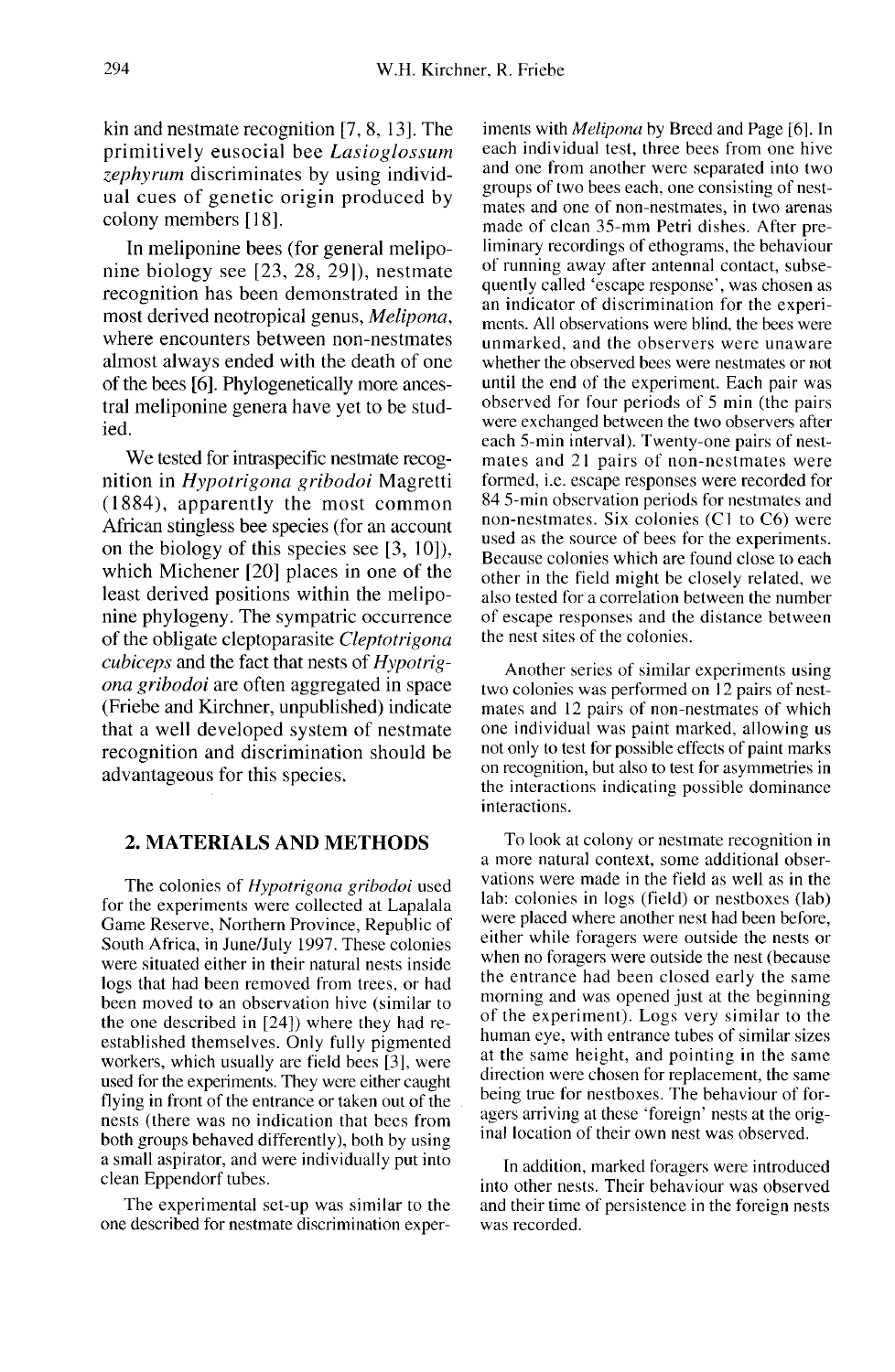### 3. RESULTS

Members of five out of the six colonies showed significantly (G-test,  $P < 0.05$ ) more escape responses when paired with nonnestmates than with nestmates *(figure 1)*. No significant differences between colonies were found, although we saw a weak, nonsignificant tendency of an increasing number of escape responses with increasing distance from the places where the colonies had been situated in the field. We therefore pooled all data (a total of 543 escape responses) and found significantly more escape responses in pairs of non-nestmates compared to pairs of nestmates (G-test,  $P < 0.001$ ).

The same result was found when interactions between a paint-marked bee and an unmarked bee were observed; the number of escape responses was significantly higher in pairs of non-nestmates compared to pairs of nestmates (G-test,  $P < 0.05$ ). In order to test for possible asymmetries in the interactions, which would indicate that dominance rather than recognition of non-nestmates caused the escape responses, the coefficient of correlation between the escape reactions of both individuals was calculated. This correlation coefficient, which should be negative in the case of dominance interactions, was +0.83 (*t*-test,  $P < 0.001$ ) indicating that the interactions were symmetrical.

When colonies were removed and replaced by another while foragers were outside the nest, the bees could be observed approaching the entrance and even climbing into the entrance tunnel. During intervals of 3 min each, the number of entering bees ranged from seven to 11 in four tests, which was not different from the number of bees entering their own nest within 3 min. Almost all of these bees were observed leaving the entrance tube and approaching it again without having flown away further than 10 cm (during intervals of 3 min each, the number of such behaviours was six to 14 in four tests). This behaviour was never



**Figure 1.** Nestmate discrimination in *Hypotrig*ona gribodoi. Number of escape responses in arena tests using six colonies. With the exception of C1, significantly more escape responses were observed in pairs of non-nestmates than in pairs of nestmates ( $P < 0.05$ ).

observed during 5 months of field work nor the following 11 months of laboratory experiments for foragers entering their own nest.

When marked non-nestmate bees were artificially introduced into a nest (by briefly opening the covering lid), newly emerged, weakly pigmented bees  $(n = 7)$  were always accepted and integrated. Foragers  $(n = 9)$ showed escape responses as described above but were seen for at least 3 d inside the nest, mostly sitting on the brood. Never were they observed performing any tasks inside the new colony. Two individuals that were active foragers at the time of introduction into a foreign nest were still seen inside the foreign nest 46 d after introduction.

#### 4. DISCUSSION

Our experiments show that Hypotrigona gribodoi, a phylogenetically ancestral stingless bee, like sweat bees, honey bees and the neotropical stingless bee genus Melipona, does discriminate between nestmates and non-nestmates. Breed and Page [6] reported that non-nestmate intraspecific encounters of Melipona scutellaris, M. quadrifasciata and M. *rufiventris* individuals usually ended with the death of one of the animals. In contrast to Melipona, biting or even killing of other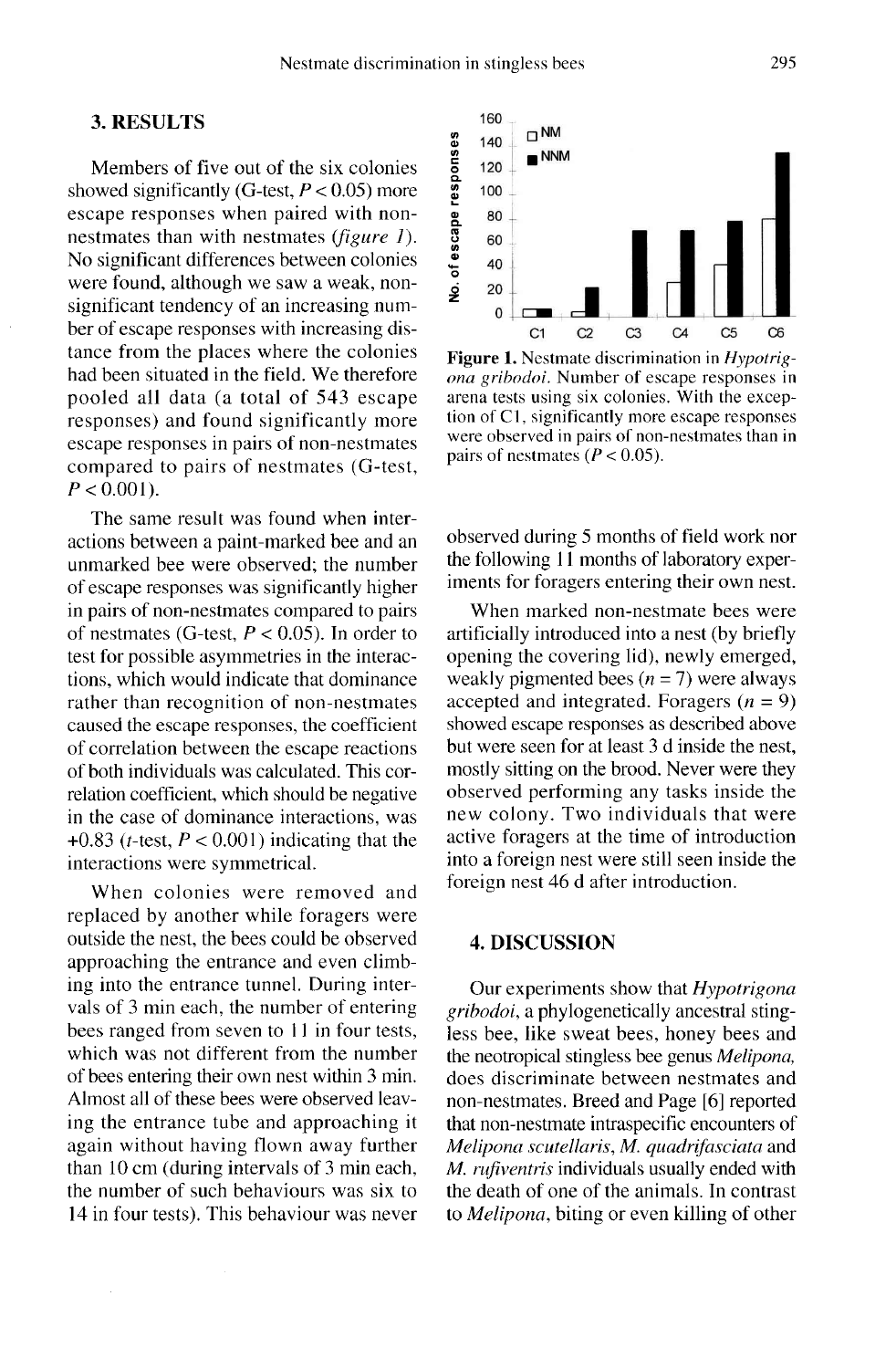individuals was never observed in Hypotrigona gribodoi between non-nestmates in our experimental set-up. In Hypotrigona gribodoi, the active part in discrimination seems to lie with the intruder rather than the nests' inhabitants. Bees recognizing nonnestmates exhibit escape responses in the arena experiments as well as at the entrance of and inside a non-nestmate nest. Such a mechanism would primarily help foragers to avoid entering and working in a non-kin colony. However, compared to nestmate recognition systems in more derived meliponines and other social insects, discrimination by the intruders should not be evolutionary stable. It should lead to exploitation through the evolution of social parasitism, and finally to the evolution of discrimination mechanisms suitable to defend the colonies against intruders. Hypotrigona gribodoi is indeed subject to exploitation. The cleptoparasitic Cleptotrigona cubiceps, which according to Michener [20], is not closely related to Hypotrigona, frequently raid their nests ([21], and personal observation).

Nestmate discrimination seems thus to be quite different in Hypotrigona gribodoi compared to all other systems described for eusocial insects so far. Its non-aggressive mode of action makes it more vulnerable and susceptible to possible intraspecific as well as interspecific exploitation. It would therefore be interesting to comparatively study nestmate recognition in more derived species of stingless bees, which might have evolved a more robust discrimination system, possibly leading to the one described for Melipona [6]. Such a comparative approach could possibly reveal a scenario for the evolution of nestmate discrimination in social bees.

#### ACKNOWLEDGEMENTS

We thank Clive Walker and Dale Parker of the Lapalala Game Reserve for permission to work in the reserve and for providing accommodation there, Shirley Hanrahan of the Department of Zoology, University of the Witwatersrand, RSA for her personal support of the project, and the German Research Council, DFG, for financial support (Ki453/1-2).

Résumé - Reconnaissance des congénères de la colonie chez l'abeille sans dard africaine, Hypotrigona gribodoi Magretti (Hymenoptera : Apidae). Il est important, pour les membres des colonies d'insectes sociaux, de pouvoir reconnaître les congénères de la colonie de ceux qui ne le sont pas, puisque les membres des castes stériles peuvent influer sur leur propre valeur adaptative simplement en coopérant avec des individus apparentés. Des mécanismes de reconnaissance des congénères de la colonie ont été décrits chez les termites, chez les guêpes et les abeilles eusociales primitives et chez l'abeille mellifère, Apis mellifera, abeille eusociale évoluée. Chez les Méliponinae, elle n'a été mise en évidence que chez le genre le plus évolué, Melipona, où la rencontre entre non congénères de la colonie se termine le plus souvent par la mort de l'un deux.

Nous avons étudié la capacité des ouvrières d'Hypotrigona gribodoi à reconnaitre les congénères de la colonie. Il s'agit d'une espèce africaine que Michener place à la base de la phylogénie des Meliponinae. Des paires de butineuses provenant de six colonies ont été observées dans une arêne constituée par une boîte de Pétri de 35 mm pendant des périodes de 5 min et le nombre de réactions de fuite après contact antennaire a été noté. Chez cinq des six colonies testées, les réactions de fuite étaient significative ment plus nombreuses ( $p < 0.05$  au moins) lorsque les abeilles observées n'étaient pas des congénères de la colonie (figure 1). Au total le nombre de réactions de fuite a été très significativement plus élevé ( $p < 0,001$ ) chez les paires d'abeilles constituées de non congénères de la colonie.

On a procédé en outre à des échanges entre colonies du laboratoire et colonies de plein air, de sorte que les butineuses qui rentraient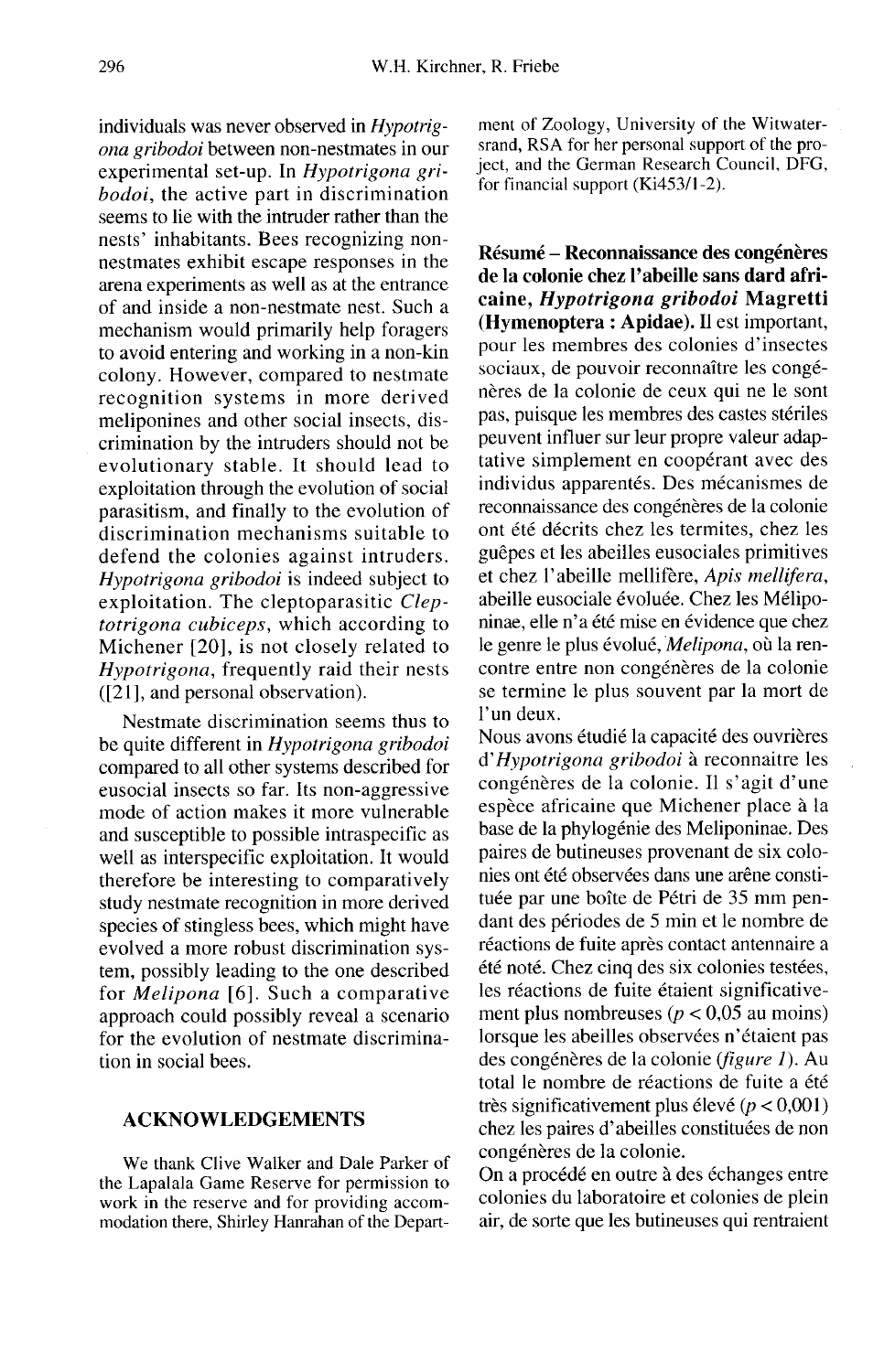trouvaient un nid étranger à la place du leur. Elles approchaient du tube d'entrée, pénétraient dedans mais en général en ressortaient pour s'en approcher à nouveau immédiatement.

Des abeilles ont également été marquées et introduites dans un nid étranger. Les ouvrières récemment écloses  $(n = 7)$  ont été acceptées et intégrées. Les butineuses ( $n = 5$ ) ont présenté un comportement de fuite semblable à celui décrit plus haut, mais elles ont été vues dans le nid durant au moins 3 j, en général sur le couvain. Deux individus ont été vus dans le nid 46 j après leur introduction.

Nos résultats montrent que Hypotrigona gribodoi est capable d'une discrimination intraspécifique entre congénères et non congénères de la colonie. La reconnaissance semble être principalement le fait de ces derniers. Ce résultat est discuté dans le cadre de l'évolution. © Inra/DIB/AGIB/Elsevier, Paris

## Meliponinae / Hypotrigona / reconnaissance parentèle / discrimination / congénère de la colonie / sociobiologie

Zusammenfassung - Intraspezifische Nestgenossinnen-Erkennung bei Arbeiterinnen von Hypotrigona gribodoi Magretti (Hymenoptera, Apidae). Für Mitglieder von Kolonien sozialer Insekten ist es wichtig, zwischen Nestgenossen und Nichtnestgenossen unterscheiden zu können, da vor allem Mitglieder steriler Kasten allein durch Kooperation mit verwandten Individuen Einfluß auf ihre eigene Fitneß nehmen können. Nachgewiesen sind Mechanismen der Nestgenossinnenerkennung u.a. bei Termiten, primitiv eusozialen Wespen und Bienen und der hoch eusozialen Honigbiene, Apis mellifera. Unter den Meliponi nen wurde Nestgenossinnenerkennung nur für die höchstentwickelte Gattung Melipona nachgewiesen, wo ein Zusammentreffen von Nichtnestgenossinnen meist mit dem Tode eines der Kontrahenten endete.

Wir untersuchten Arbeiterinnen von Hypotrigona gribodoi Magretti, einer stammesgeschichtlich ursprünglichen afrikanischen Meliponinenart, auf ihre Fähigkeit zur Nestgenossinnenerkennung. Dafür wurden Furageure aus sechs Kolonien paarweise in einer Arena (35 mm Petrischale) beobachtet und in 5-min Intervallen die Anzahl von Fluchtreaktionen nach Antennenkontakt registriert. Bei 5 der 6 getesteten Kolonien waren diese Fluchtreaktionen signifikant häufiger (mindestens  $P < 0.05$ ), wenn Nichtnestgenossinnen beobachtet wurden als in Tests, in denen sich Nestgenossinnen in der Arena befanden (Abbildung I). Insgesamt wurden hochsignifikant mehr Fluchtreaktionen  $(P < 0.001)$  in Paarungen von Nichtnestgenossinnen beobachtet.

Ergänzend wurden Kolonien im Feld und im Labor gegeneinander ausgetauscht, so daß heimkehrende Furageure ein fremdes Nest anstatt des eigenen am entsprechenden Platz vorfanden. Diese flogen den Eingangstubus an und liefen auch hinein, flogen dann aber regelmäßig wieder aus dem Nest aus, um häufig sofort darauf dieses erneut anzufliegen.

Außerdem wurden Bienen markiert und in fremde Nester eingesetzt. Frisch geschlüpfte Arbeiterinnen ( $n = 7$ ) wurden stets akzeptiert und integriert. Furageure  $(n = 9)$  zeigten Fluchtverhalten wie oben beschrieben, konnten jedoch mindestens drei Tage lang weiterhin im Nest beobachtet werden, wo sie fast immer auf der Brut saßen. Zwei Tiere wurden noch 46 Tage nach dem Transfer im Nest gesichtet.

Unsere Ergebnisse zeigen, daß Hypotrigona gribodoi zur intraspezifischen Nestgenossinnenerkennung fähig ist. Der Umstand, daß die Erkennung vor allem auf der Seite der Nichtnestgenossinnen stattzufinden scheint, wird in einem evolutionären Kontext diskutiert. © Inra/DIB/AGIB/Elsevier, Paris

Meliponinae / Hypotrigona / stachellose Bienen / Nestgenossenerkennung / Verwandtenerkennung / Soziobiologie